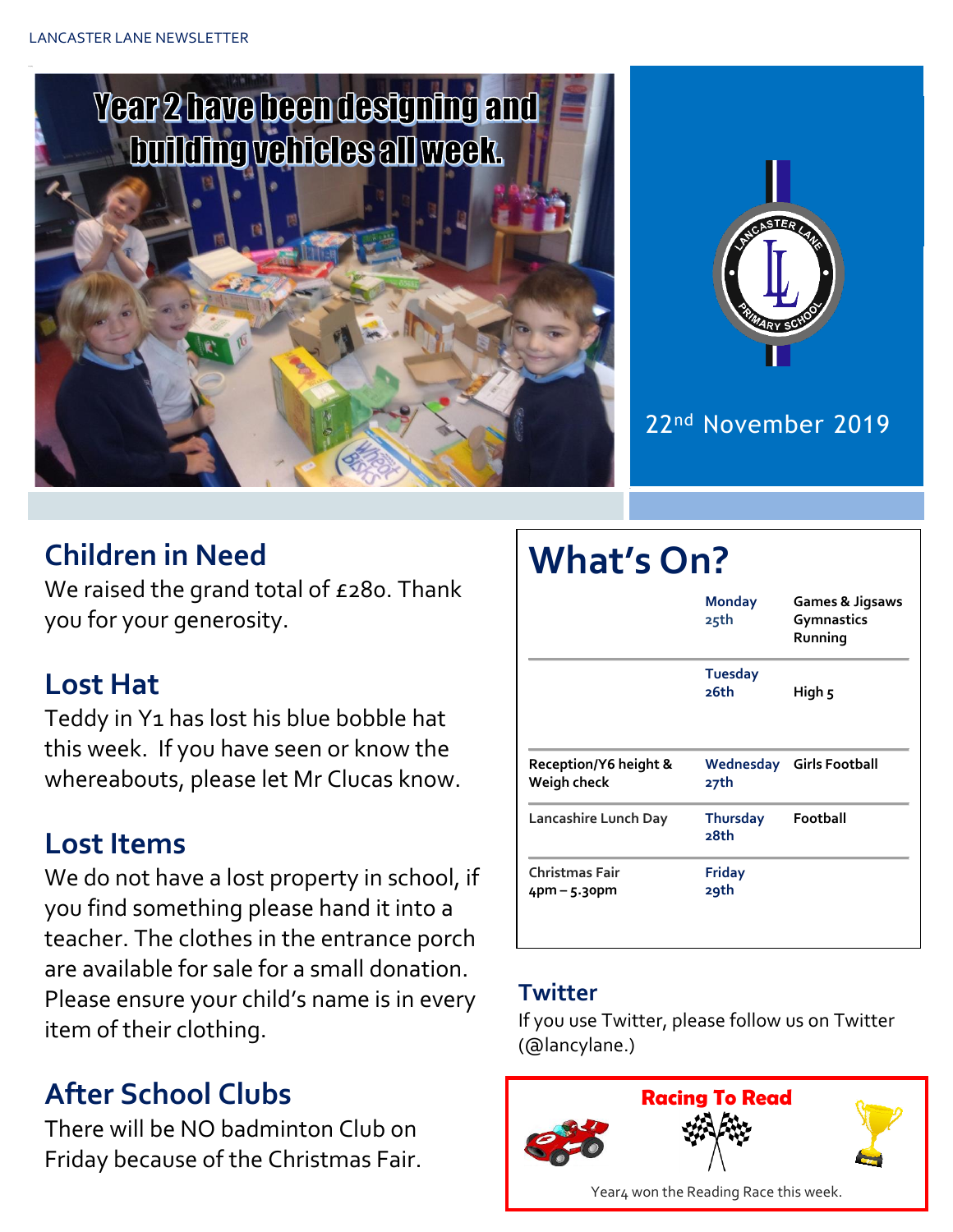### **Christmas Cards**

Please remember to pop into the office to collect your child's Christmas cards, mugs, tags or wrapping paper if you ordered them.

### **Photographs**

Please have all photograph order back to school by Friday 29<sup>th</sup> November @ 9am.

# **Boys' Football Competition**

The boys made it to the finals of the football competition and after making it through the group stages, they fell short at the semifinals. Each and every one of them worked so hard and did Lancy Lane proud.

## **Christmas Fair**

We still need teddies and bric a brac for our Christmas Fair. Please send any donations to the school office. Any donations of cakes on the day will be most welcome – no nuts please. If anyone can help run a stall, even for half an hour or so, please let Mrs Geldard know.

# **Outside Achievements**

Matthew in Y6 was awarded Man of the Match, Keeliegh in Y4 won Girl of the Match, James in Y4 received a trophy for being Student of the Week at Kickboxing and Riley B in Y3 also won Man of the Match. Well done to all of you.



Year 1 designed and ate their own pizzas.



Year 4 had a very important visitor!



Year 5 have been making their own pencil cases.